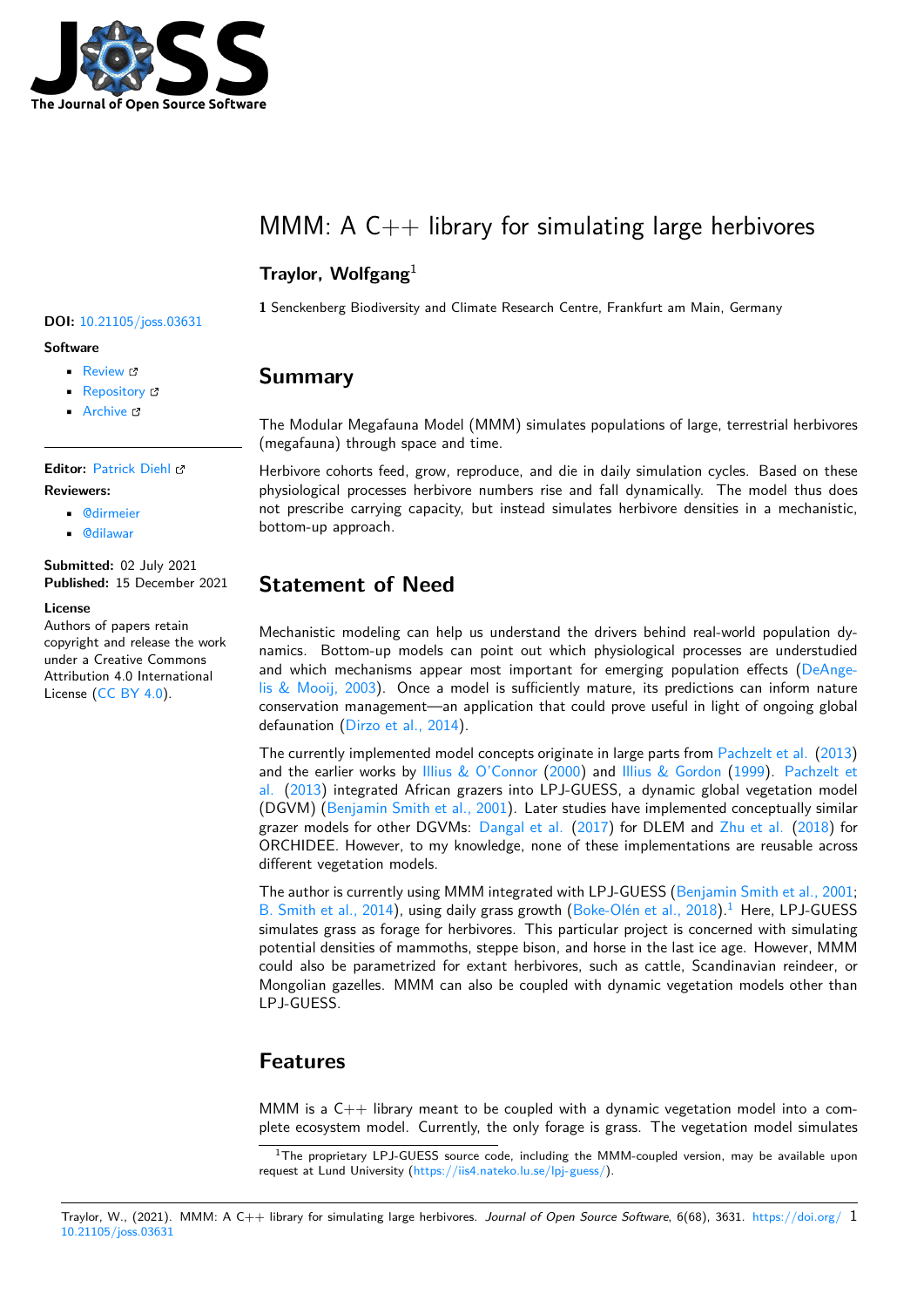

the amount of available forage, which the herbivores then consume. In addition, the vegetation model provides information about environmental conditions, such as air temperature. This way, herbivores and vegetation dynamically influence each other, namely through forage removal and nutrient cycling. MMM ships with a very simple vegetation model that demonstrates how the coupling can be implemented.

Herbivores are simulated in distinct spatial units, which have no absolute area size because all calculations are done on a per-area basis. That means that MMM itself is not spatially explicit and makes no assumptions about the actual size of the area inhabited by herbivores. It is up to the vegetation model to give these spatial units meaning by linking them to spatially explicit entities, such as grid cells. With this flexibility, MMM can be used for studies on different scales, from local to continental.

Modularity is a primary design goal of the library. Through the instruction file<sup>2</sup>, users can turn mechanisms on or off and parametrize herbivore species or herbivore functional types. Parameters include, for example, body mass, components of energy expenditure, maximum feed intake, background mortality, body fat reserves, etc. There are no hard-coded parameters; all can be defined in the instruction file. MMM's flexible framework allows d[e](#page-1-2)velopers to integrate new mechanisms, such as a more detailed energy budget model, mortality from hunting and predation, or a new forage type.

While monolithic ecosystem models can easily become "black boxes," whose internal mechanisms have grown too complex to be understood intuitively, a modular model is more transparent. Developing mechanistic ecosystem models is typically an exploratory, iterative process. For a specific study, the modeler has to adjust parameters and mechanisms of a given model, either manually or programmatically. In this process it is crucial that the modeler can increase model complexity step by step, just enough to represent the mechanisms important for the research question.

Thanks to its modular design and its stable library interface, MMM can stay backwardcompatible in future versions, and the same codebase can be used for different studies and different vegetation models. This benefits reproducibility in two ways. First, after bugs have been fixed, previous analyses can easily be reexecuted. Second, simulations can be repeated with other vegetation models in order to understand how their different assumptions impact plant–herbivore dynamics.

## **Acknowledgements**

I thank my PhD supervisor Thomas Hickler and my colleagues Adrian Pachzelt, Matthew Forrest, and Theresa Stratmann for their support in model development and implementation.

## **References**

- Boke-Olén, N., Lehsten, V., Abdi, A. M., Ardö, J., & Khatir, A. A. (2018). Estimating grazing potentials in Sudan using daily carbon allocation in dynamic vegetation model. *Rangeland Ecology & Management*, *71*(6), 792–797. https://doi.org/10.1016/j.rama.2018.06.006
- <span id="page-1-1"></span>Dangal, S. R. S., Tian, H., Lu, C., Ren, W., Pan, S., Yang, J., Di Cosmo, N., & Hessl, A. (2017). Integrating herbivore population dynamics into a global land biosphere model: Plugging animals into the earth system. *J[ournal of Advances in Modeling Earth System](https://doi.org/10.1016/j.rama.2018.06.006)s*, *9*(8), 2920–2945. https://doi.org/10.1002/2016MS000904

<span id="page-1-2"></span><span id="page-1-0"></span><sup>&</sup>lt;sup>2</sup>Example instruction files are included in the code repository: https://github.com/wtraylor/modular megafauna\_model/tree/master/examples